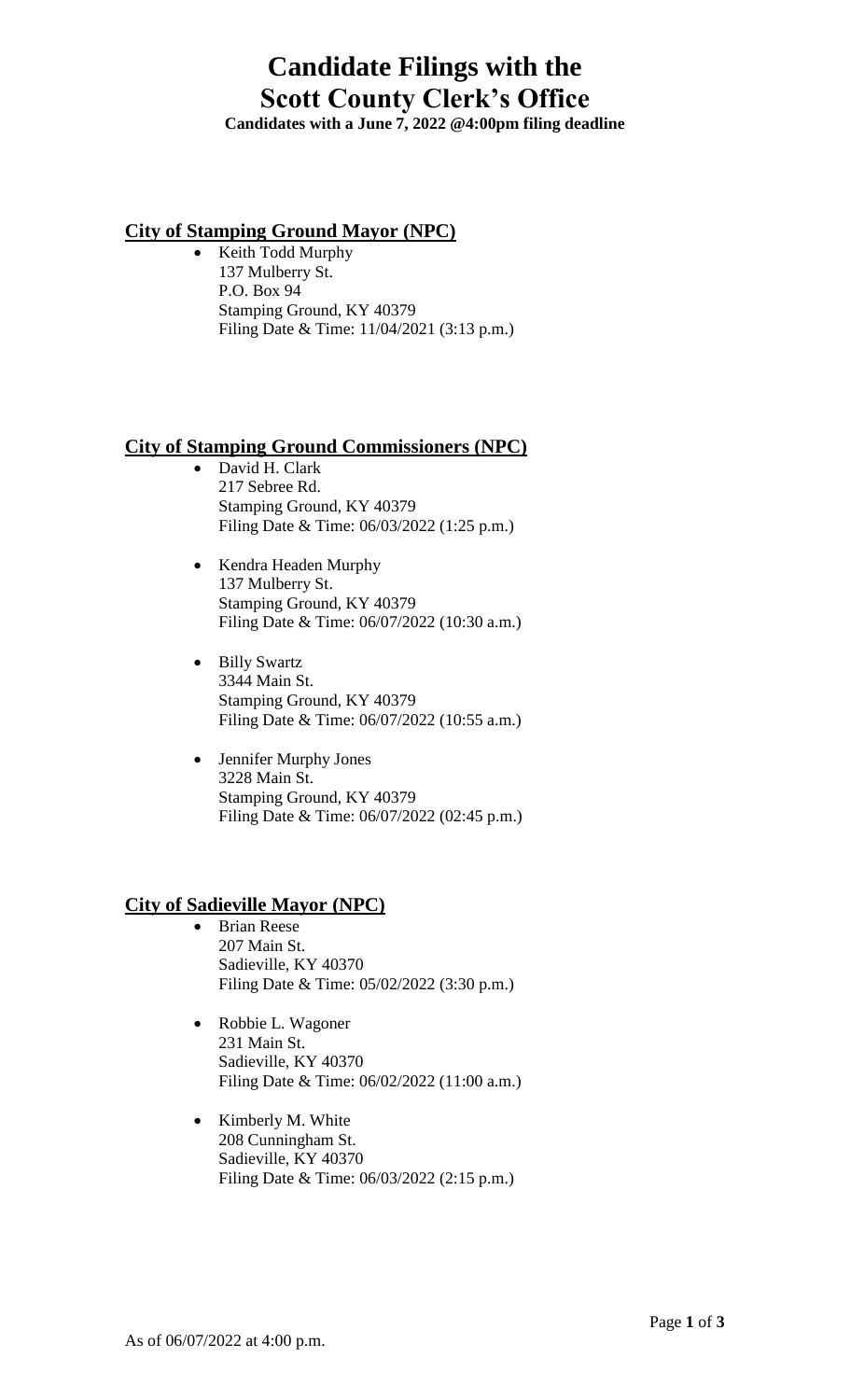# **Candidate Filings with the Scott County Clerk's Office**

**Candidates with a June 7, 2022 @4:00pm filing deadline**

#### **City of Sadieville Commissioners (NPC)**

- Debra Stamper 104 Church St. Sadieville, KY 40370 Filing Date & Time: 05/18/2022 (11:16 a.m.)
- Jennifer C. Halsey 362 Cunningham Ave. Sadieville, KY 40370 Filing Date & Time: 06/02/2022 (3:35 p.m.)
- Joshua Adam Cornett 223 Main St. Sadieville, KY 40370 Filing Date & Time: 06/06/2022 (10:32 a.m.)
- Victor Stanley 350 Pike Street Sadieville, KY 40370 Filing Date & Time: 06/07/2022 (10:12 a.m.)
- Jean Epperson-Stanley 350 Pike Street Sadieville, KY 40370 Filing Date & Time: 06/07/2022 (10:15 a.m.)

#### **School Board District 2 UNEXPIRED TERM (NPC)**

- Judith Boggs Littleton 105 Tundra Hill Ct. Georgetown, KY 40324 Filing Date & Time: 05/19/2022 (9:47 a.m.)
- Wendy L. Young 4160 Newtown Pike Georgetown, KY 40324 Filing Date & Time: 05/24/22 (4:15 p.m.)
- Leah F. Sanders 116 Mattingly Trail Georgetown, KY 40324 Filing Date & Time: 06/07/22 (2:10 p.m.)

#### **School Board District 4 (NPC)**

- Becky B. Nelson 112 Canvasback Ct. Georgetown KY 40324 Filing Date & Time: 05/20/22 (1:12 p.m.)
- Stephen Smith 2328 Cincinnati Rd. Georgetown KY 40324 Filing Date & Time: 06/07/22 (3:35 p.m.)